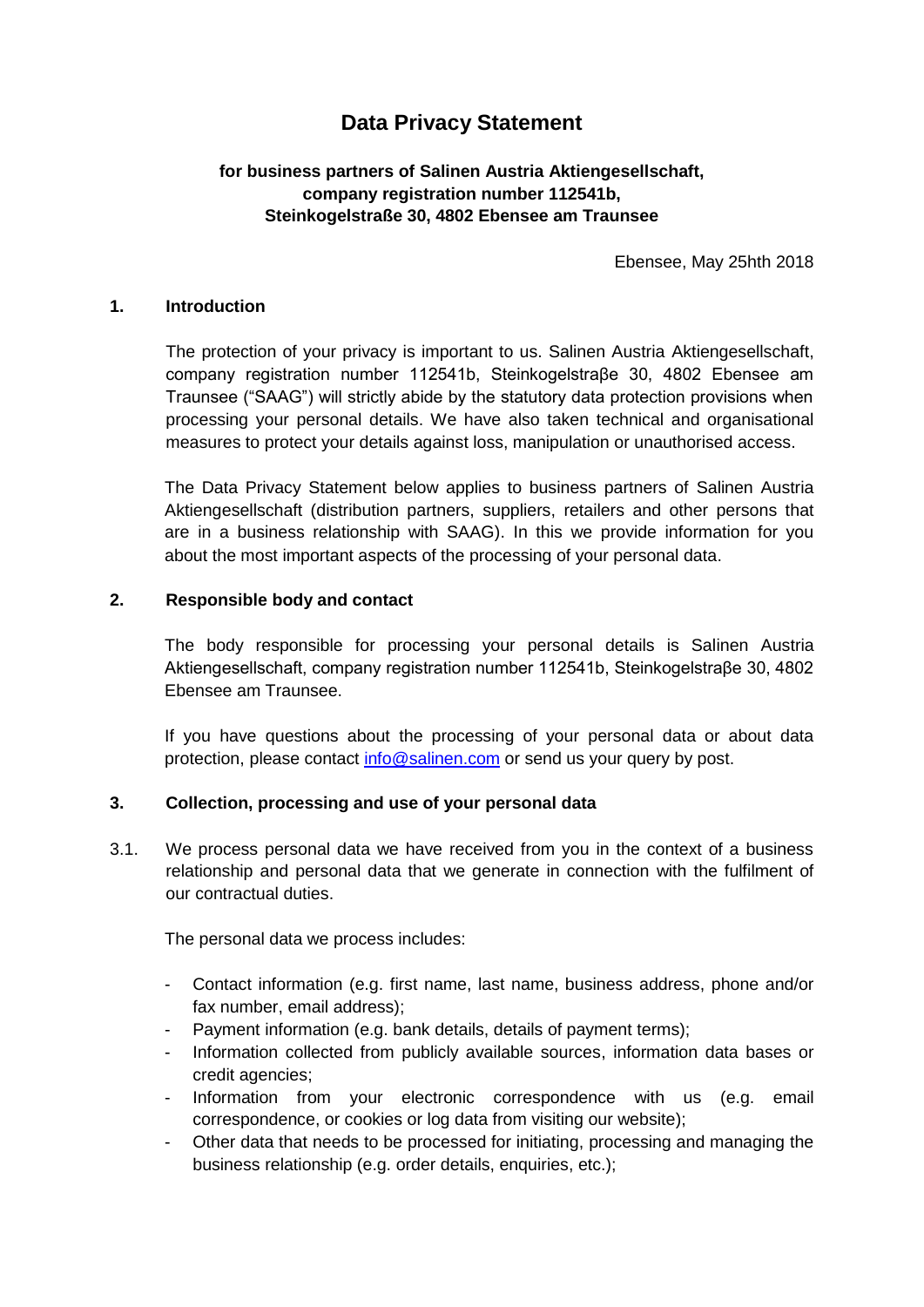- Other data you provide to us voluntarily during the course of a business relationship;
- Data for the fulfilment of our statutory duties.
- 3.2. There is no obligation to actually provide the above details. However, if you do not provide your personal data we might not be able to enter into any contractual relationship with you or meet our existing contractual obligations.

## **4. Purpose and legal bases of data processing**

We will process your personal data for the following purposes:

#### 4.1. For the fulfilment of our contractual obligations (Art. 6 Para. 1 (b) GDPR)

We process the personal data cited in respect of initiating or fulfilling a contract for the following purposes:

- for the initiation, implementation and administration of the business relationship, in particular for processing the order and delivery, collecting payments and for accounting purposes;
- for communication and providing information about our products (e.g. handling enquiries);
- for sending out invoices and if applicable reminders.

Further details of the purpose of such data processing can be found in the respective contractual documents and general terms and conditions of business. If you do not provide your personal data, we might not be able to enter into any contractual relationship with you or meet our existing contractual obligations.

#### 4.2. For the fulfilment of our legal obligations (Art. 6 Para. 1 (c) GDPR)

We are subject to statutory obligations, in particular under company and tax law, which can require us to process personal data to fulfil these obligations. If you do not provide your personal data, we are unable to comply with our legal obligations.

#### 4.3. For the protection of our legitimate interests (Art. 6 Para. 1 (f) GDPR)

Insofar as is necessary, the processing of personal data can also extend beyond the actual performance of the contract on the basis of our overriding legitimate interest, which consists in achieving the purposes stated below:

- Marketing activities (newsletter to B2B customers) to issue information about new products;
- Implementation of market analyses or similar activities;
- Making contact to enquire about service quality and customer satisfaction;
- Defence against and assertion of legal claims;
- To make our website available to you in a user-friendly way and be able to compile usage statistics;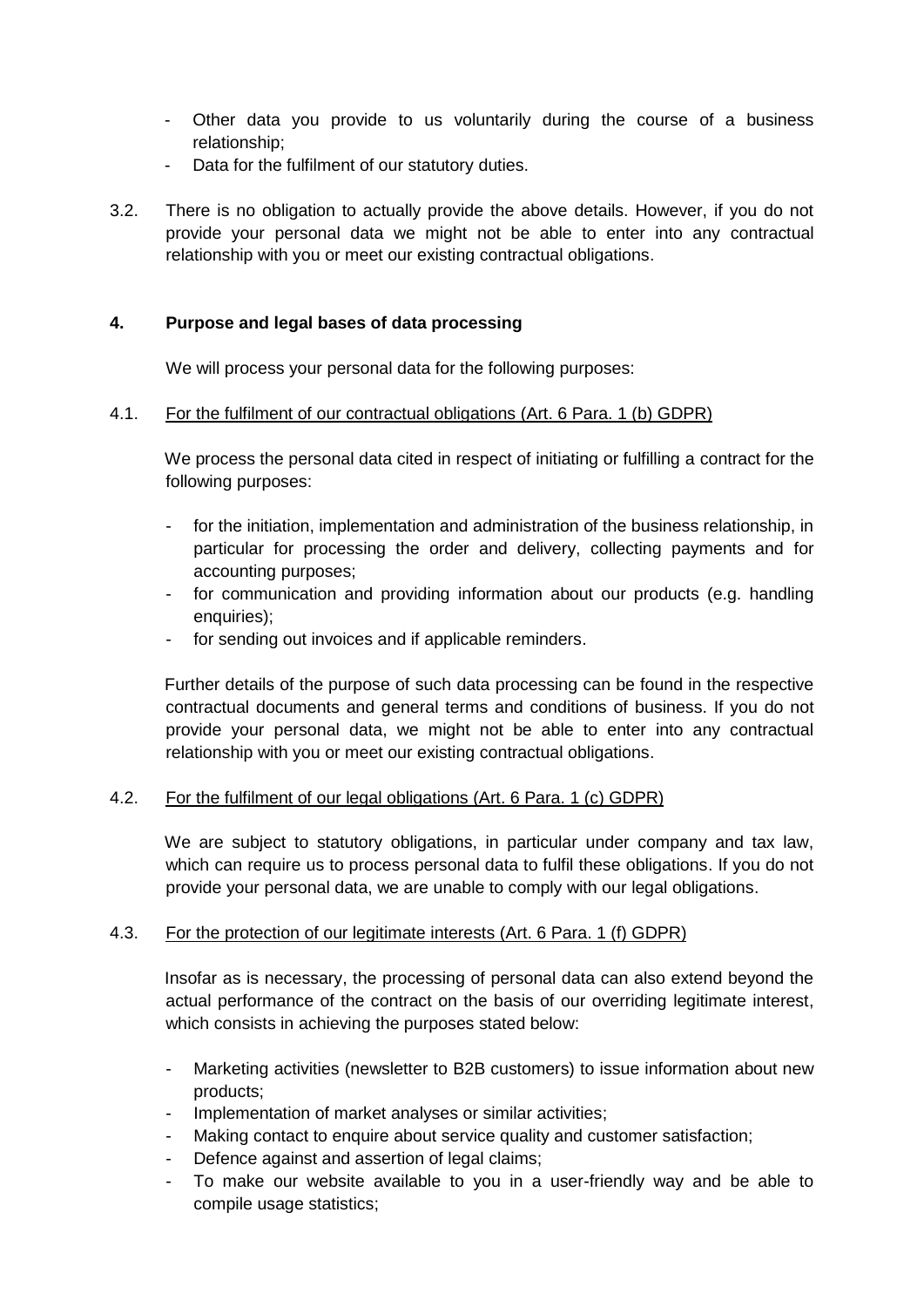To be able to recognise, prevent and investigate attacks on our website

## 4.4. Within the framework of your consent (Art. 6 Para. 1 (a) GDPR)

If you have issued us with a separate consent to the processing of your personal data, such processing will take place for the purposes specified in the declaration of consent. You can withdraw your consent at any time with future effect (see Point 7.).

## **5. Transmission of your personal data**

In order to be able to offer our services, occasionally we have to use service providers whom we commission to process your data. For the aforementioned purposes your personal data will only be transmitted to commissioned processors and other recipients insofar as this is necessary for the fulfilment of our contractual or statutory obligations, justified for the protection of our legitimate interest or permitted within the framework of any consent you have issued. Your data is obtained by:

- service providers instructed by us to undertake commissioned processing (e.g. IT service providers; marketing agencies);
- auditors and tax advisers instructed by us;
- the payment service providers selected by you and contains your payment information;
- the transport or dispatch companies instructed by us to deliver your goods and contains your dispatch details;
- other companies if you have consented to us transmitting your data to them.

If there should be a legal obligation your data will also be passed on to courts of law/authorities.

# **6. Storage period**

6.1. We will only store your personal data for as long as we reasonably consider to be necessary in order to achieve the purposes stated in Point 4 and is permissible in accordance with the applicable law. In all events we will store your personal data for as long as there are statutory retention obligations or if the limitation periods for potential legal claims have not yet expired.

#### **7. Your rights**

7.1. You have the right to request information about your personal data that we have stored. If your data should be incorrect, incomplete or not relevant, you have the right to rectification or erasure of these data. You also have the right to the restriction of the processing of your data and the right to data portability. If there are legitimate interests on your part, you further have a right to object to particular data processing.

**Insofar as we have received and process your data on the basis of a consent issued by you, you can withdraw this consent at any time with the consequence that from the time we receive the withdrawal of your consent we will no longer process your data for the purposes stated in your consent. The**